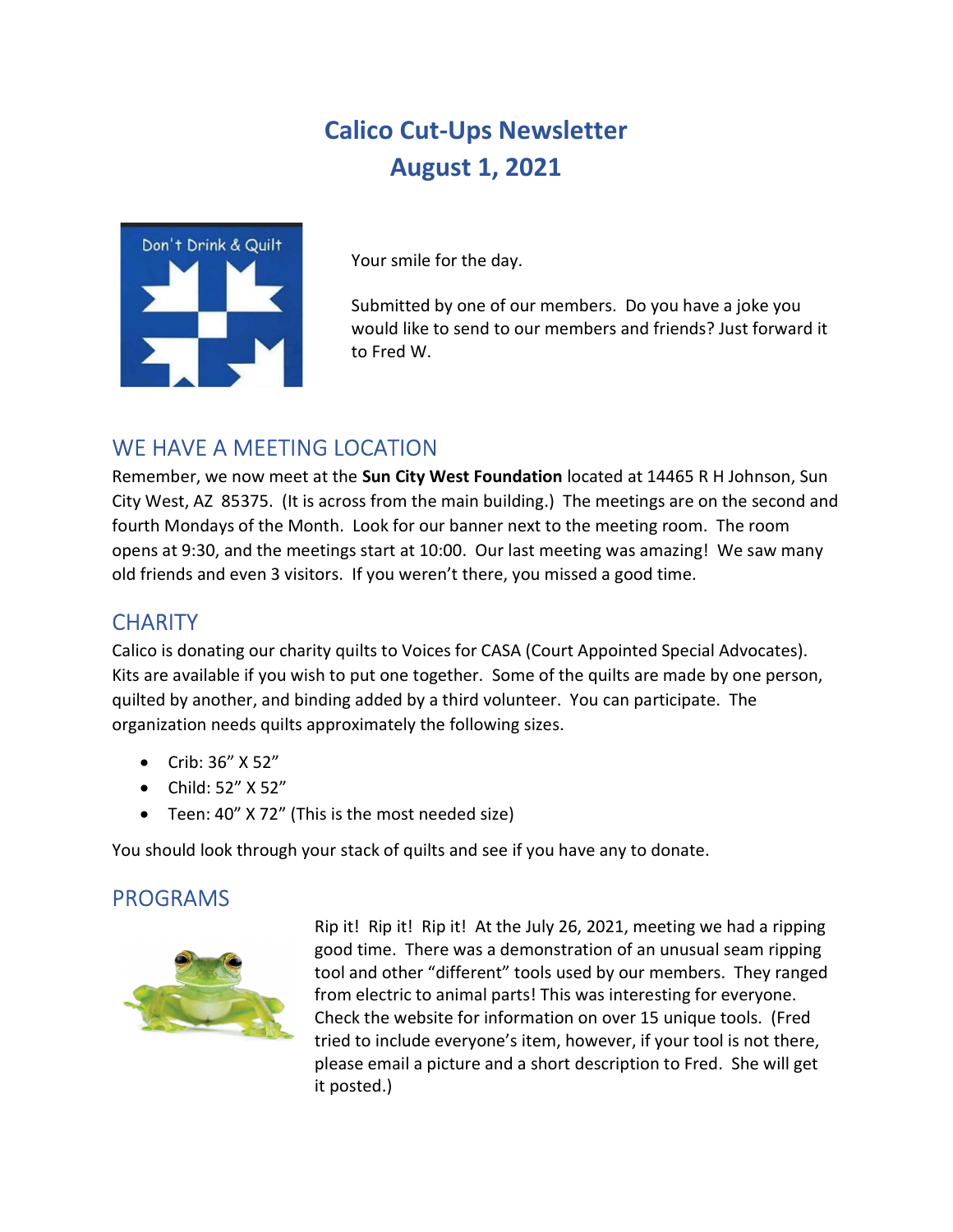#### MERRY CHRISTMAS CALIC0 CUTUPS – 2021

We are very excited to share our plans for a great party coming up to celebrate being able to meet in person again and Christmas. We will be meeting December 13, 2021, at Tivoli Gardens, 12555 W. Bell Rd., Surprise, AZ 85378 from 12-3 pm. There will be lunch choices shared closer to the meeting date. We will have games, party favors, and other surprises. All paid members of Calico Cutups will have their lunch paid for by the club. Friends are welcome to join in the fun and pay for their own lunch at \$15 per person. We will have room for 40 to enjoy the day with us. A signup sheet will be going around soon. If you would like to be on the lunch committee, please let Donna Goldbeck or Theresa Foster know. We will be planning meetings to prepare everything during the next couple of months. Please let us know if you have any questions.



Thanks, Donna & Theresa

### RUSTY BARN TICKETS AT A DISCOUNT

The Rusty Barn tickets are on sale on the AQG website (at the events page, scroll down for the event, and then click on REGISTER to purchase the tickets for \$8 (\$12 at the door). You can purchase as many as you want, and they are good for any day.

# RENEW YOUR MEMBERSHIP

Calico Renewal was due July 1, but of course you still can join. You can pay on the website, or mail your dues to Pat W. If any of your contact information has changed since last year, please download the membership form and mail it with your payment.

# MAGAZINES SALES NEEDS YOUR HELP

We are finally meeting in a physical location so we can start our magazine "sales" (you can't beat the price of \$.25) It seems we only have old publications for sale and our inventory needs to be updated. If you have any quilting magazines, books, or patterns you would like to donate, please bring them to the next meeting.

#### BOARD POSITIONS

This year an informal group of volunteers got together to keep Calico up and running, however, elections are approaching. Most of the board positions will be open (TBD). Do you want to be on the board? Are you interested in making Calico a success? We can't do it without the help